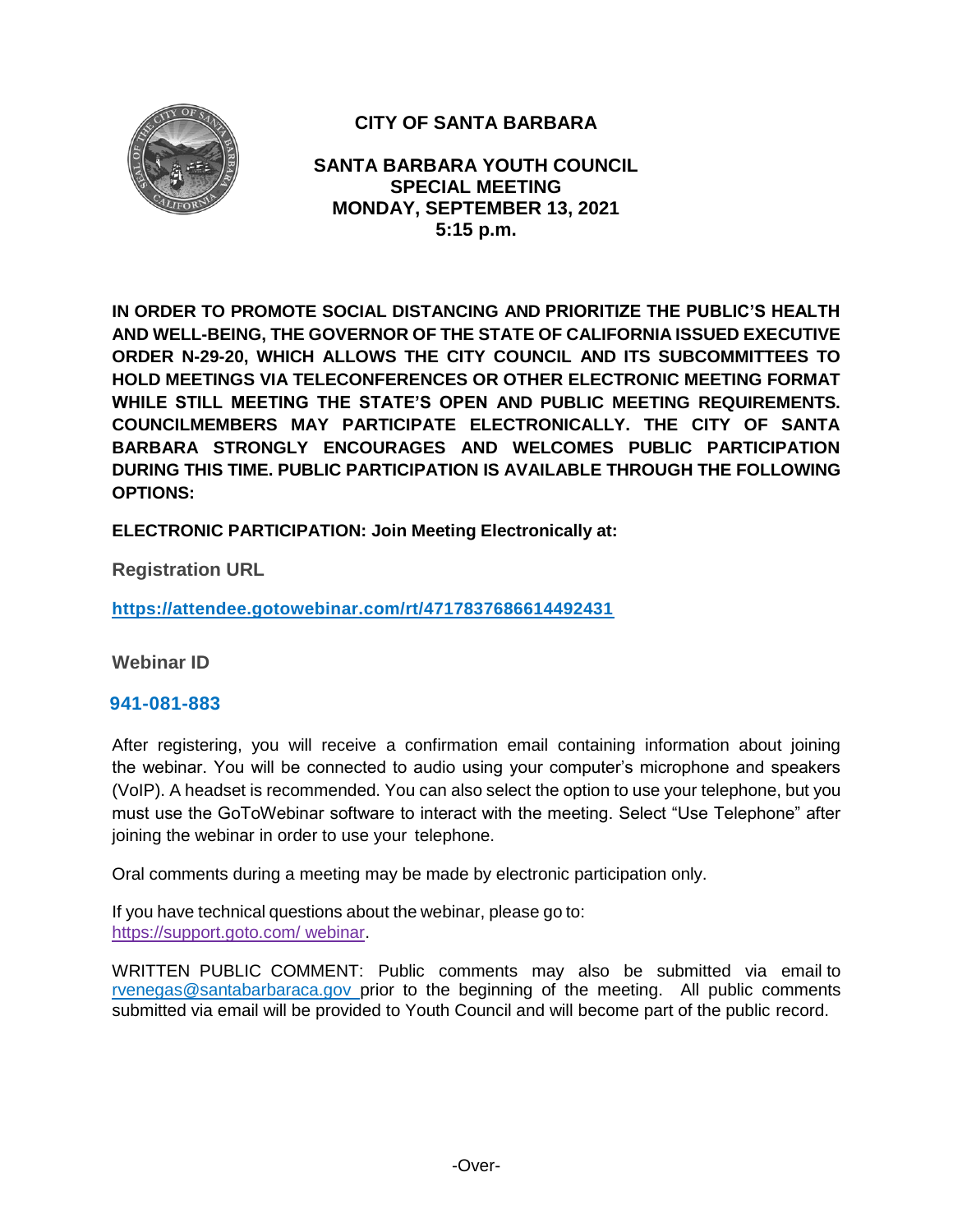## **AGENDA**

# **CALL TO ORDER**

## **ROLL CALL**

## **CHANGES TO THE AGENDA**

#### **PUBLIC COMMENT**

Any member of the public may address the Youth Council for up to two minutes on any subject within the jurisdiction of the Youth Council that is not scheduled for a public discussion before the Youth Council. The total amount of time for public comment will be 15 minutes.

#### **COUNCIL AND STAFF COMMUNICATIONS**

#### **CONSENT CALENDAR**

#### **1. Subject: Approval of the Minutes – For Action (Attachment)**

Recommendation: That the Youth Council waive the reading and approve the minutes of the regular meeting held on Monday, June 21, 2021.

#### **NEW BUSINESS**

## **2. Subject: Annual Advisory Recruitment and Youth Council Interviews – Discussion and Action**

Recommendation: That Youth Council discuss and approve the interview schedule for Youth Council applicants:

- Monday, October 4, 2021, at 5:15 p.m. at the Franklin Neighborhood **Center**
- Monday, October 18, 2021 at 5:15 p.m. at the Franklin Neighborhood **Center**
- Monday, November 1, 2021, at 5:15 p.m. at the Franklin Neighborhood **Center**
- Monday, November 15, 2021, at 5:15 p.m. at the Franklin Neighborhood **Center**

#### **3. Subject: Youth Council Master Calendar – Discussion and Action**

Recommendation: That the Youth Council discuss and approve a master calendar of activities and special events and take action.